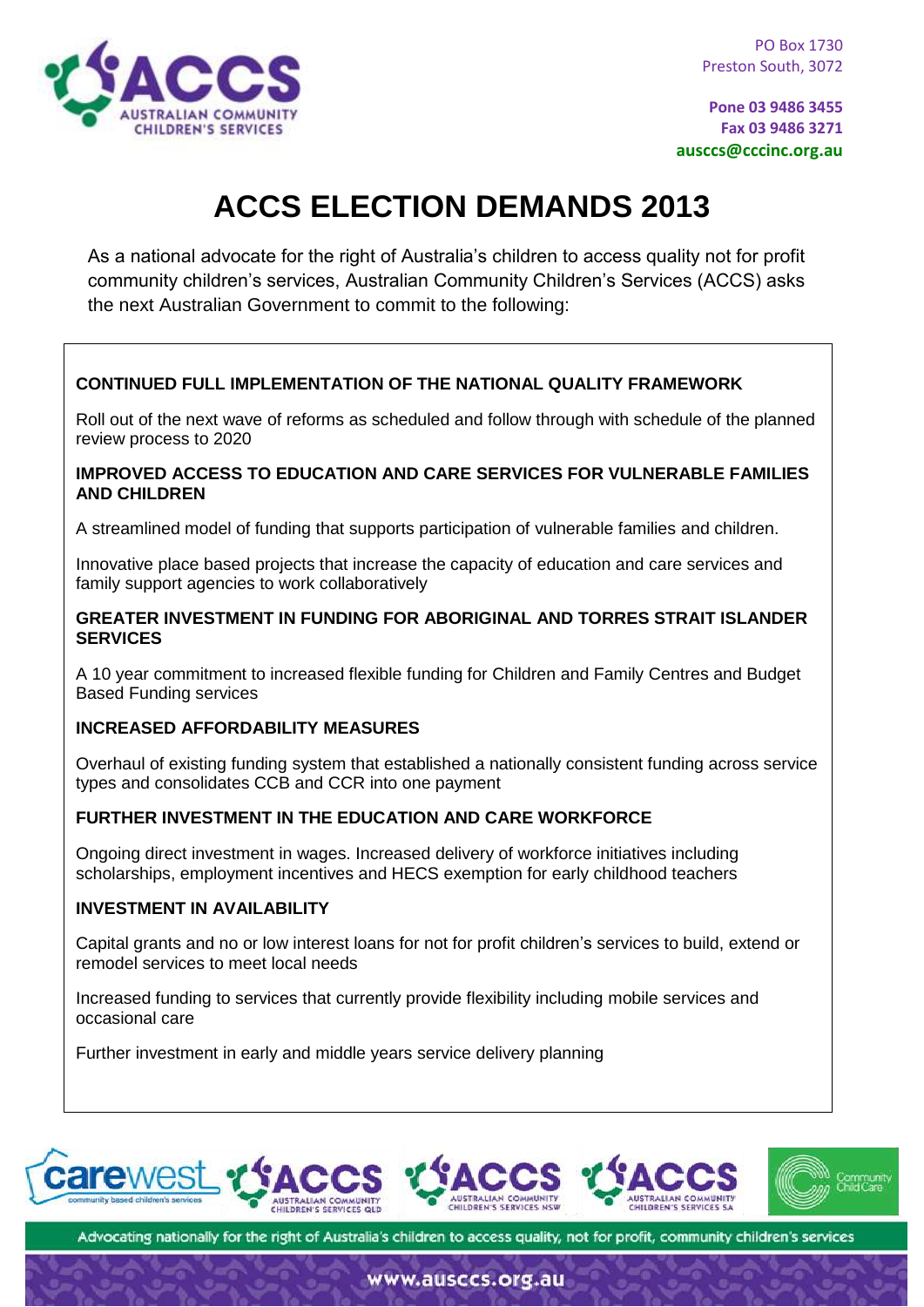# **CONTINUED FULL IMPLEMENTATION OF THE NATIONAL QUALITY FRAMEWORK**

The commencement of the National Quality Framework (NQF) on 1 January 2012 has produced ground breaking changes for early and middle childhood education and care services. ACCS believes the implementation of National Quality Standards and the implementation of improved staff: child ratios for children are already providing better quality outcomes for children and families.

ACCS calls for a commitment to the next wave of reforms that will further improve staff: child ratios and increase qualifications of staff in education and care services

| 2014 | All long day care and preschool services to employ a degree<br>qualified early childhood teacher                                                                          |
|------|---------------------------------------------------------------------------------------------------------------------------------------------------------------------------|
|      | Fifty per cent of educators to have, or to be working towards,<br>a Diploma level or higher qualification                                                                 |
|      | All remaining educators to have, or to be working towards, a<br>Certificate III qualification (or equivalent)                                                             |
| 2016 | 1:11 staff to child ratios for children aged 3-5 years                                                                                                                    |
| 2020 | All long day care and preschool services with 60 children or<br>more to employ a second degree qualified early childhood<br>teacher, or another suitably qualified leader |

ACCS calls for a commitment to maintain the schedule of these reforms and a commitment to the review process that is already established.

# **IMPROVED ACCESS TO EDUCATION AND CARE SERVICES FOR VULNERABLE FAMILIES AND CHILDREN**

ACCS believes it is vital that access to quality early and middle childhood education and care services for vulnerable and at risk families is improved. The current processes in place to access Special Child Care Benefit and Inclusion Support Subsidy are onerous, piecemeal, complex and create additional barriers to participation.

ACCS calls for a the development of one streamlined model of funding that will support the participation of at risk or vulnerable families that includes

• Increasing the CCB payment to 90 per cent of the full costs of child care for low income families and 100 per cent of the full costs of child care for at risk or vulnerable children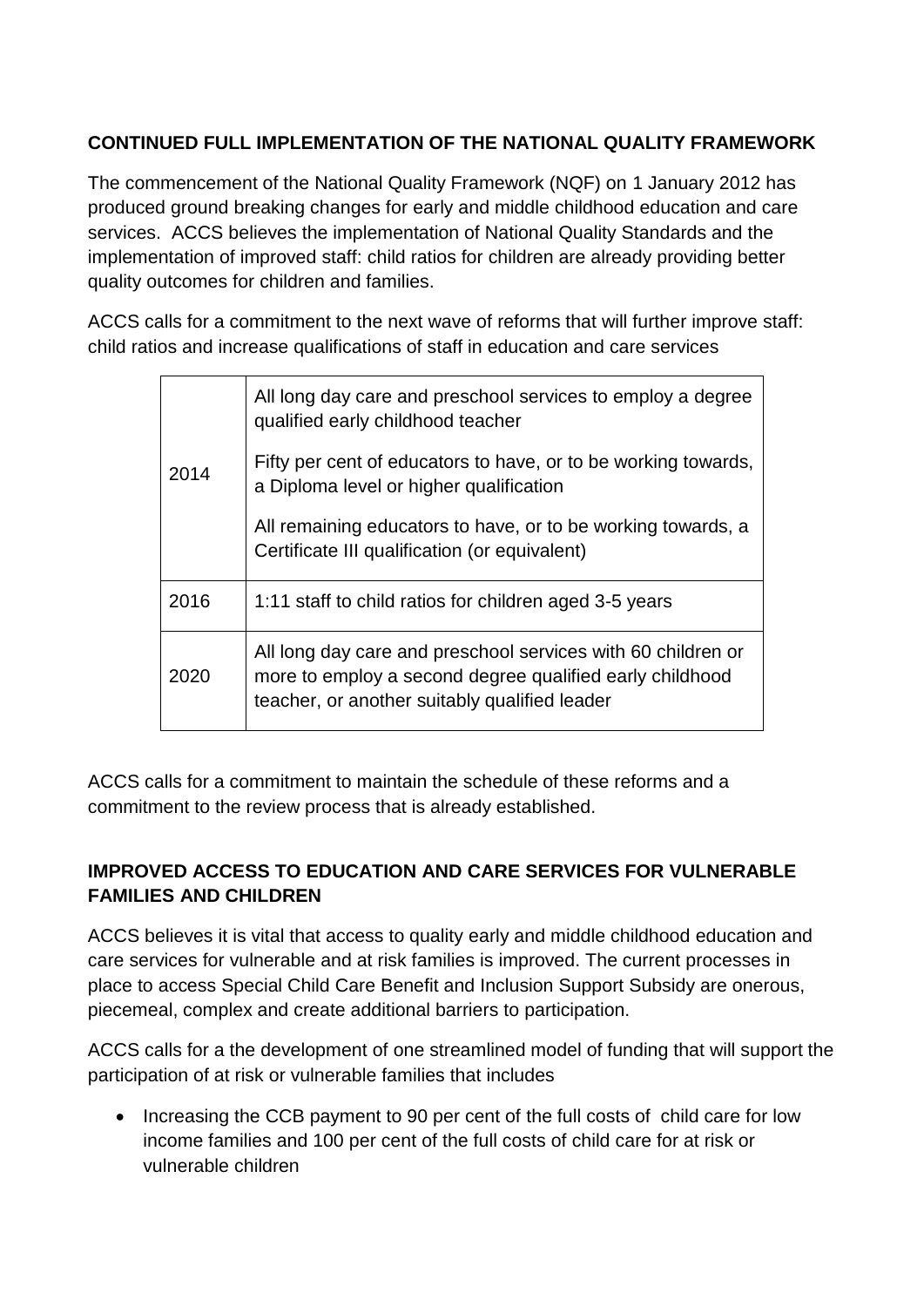- Differential CCB for children's services located in areas of vulnerability as defined by SEIFA
- Differential CCB for rural and remote communities.

ACCS calls for the funding of innovative place based projects that

- Take a holistic approach to improving access for vulnerable and at risk families and
- Increase the capacity of early and middle childhood education and care services and local community and family support agencies to work collaboratively to improve outcomes for children and families.

### **GREATER INVESTMENT IN FUNDING FOR ABORIGINAL AND TORRES STRAIT ISLANDER SERVICES**

ACCS recognises that the existing 38 Aboriginal and Torres Strait Islander Children and Family Centres and 270 Aboriginal and Torres Strait Islander Budget Based Funding services provide critical supports to empower and strengthen Aboriginal and Torres Strait Islander children, families and communities.

ACCS calls for integrated, holistic sustainable and long term funding for Aboriginal and Torres's Strait Islander early years and family services.

ACCS supports SNAICC's call for a culturally strong, sustainable and effective funding model and calls on the next federal Government to provide a 10-year commitment for an increased, flexible and supported funding model, putting up \$150 million in the first year.

### **INCREASED AFFORDABILITY MEASURES**

All families, regardless of circumstance, need to be able to afford the cost of attending quality children's education and care services. The current system of CCR, CCB and Special Child Care Benefit is complex and burdensome for families and services. ACCS calls for a thorough review and overhaul of the funding system and recommends

- Establishing a nationally consistent system for state and federal investment in all early and middle childhood education and care services including child care, outside school hours care, occasional care, limited hours care, preschools and kindergartens to ensure affordability of children's services
- Rolling the investment of the CCR into the current CCB, consolidating government support to one payment, as recommended by the Henry Tax Review
- Developing the new combined payment to be delivered by one agency and to be accessible and transparent for families and services.